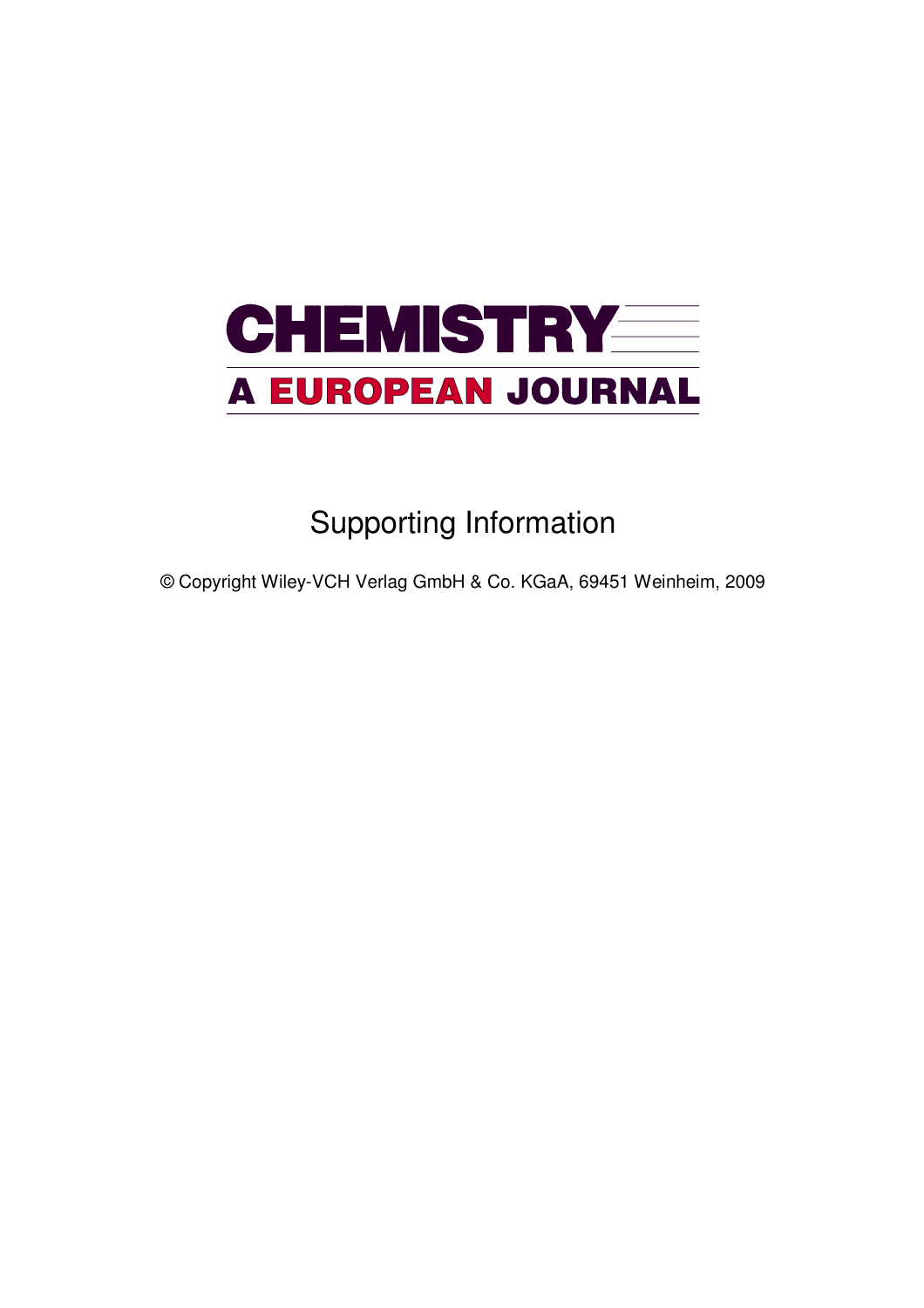## **Total Syntheses of Amphidinolides B1, B4, G1, H1 and Structure Revision of Amphidinolide H2**

Alois Fürstner,\* Laure C. Bouchez, Louis Morency, Jaques-Alexis Funel, Vilnis Liepins, François-Hugues Porée, Ryan Gilmour, Daniel Laurich, Florent Beaufils, and Minoru Tamiya

*Max-Planck-Institut für Kohlenforschung, 45470 Mülheim/Ruhr (Germany)*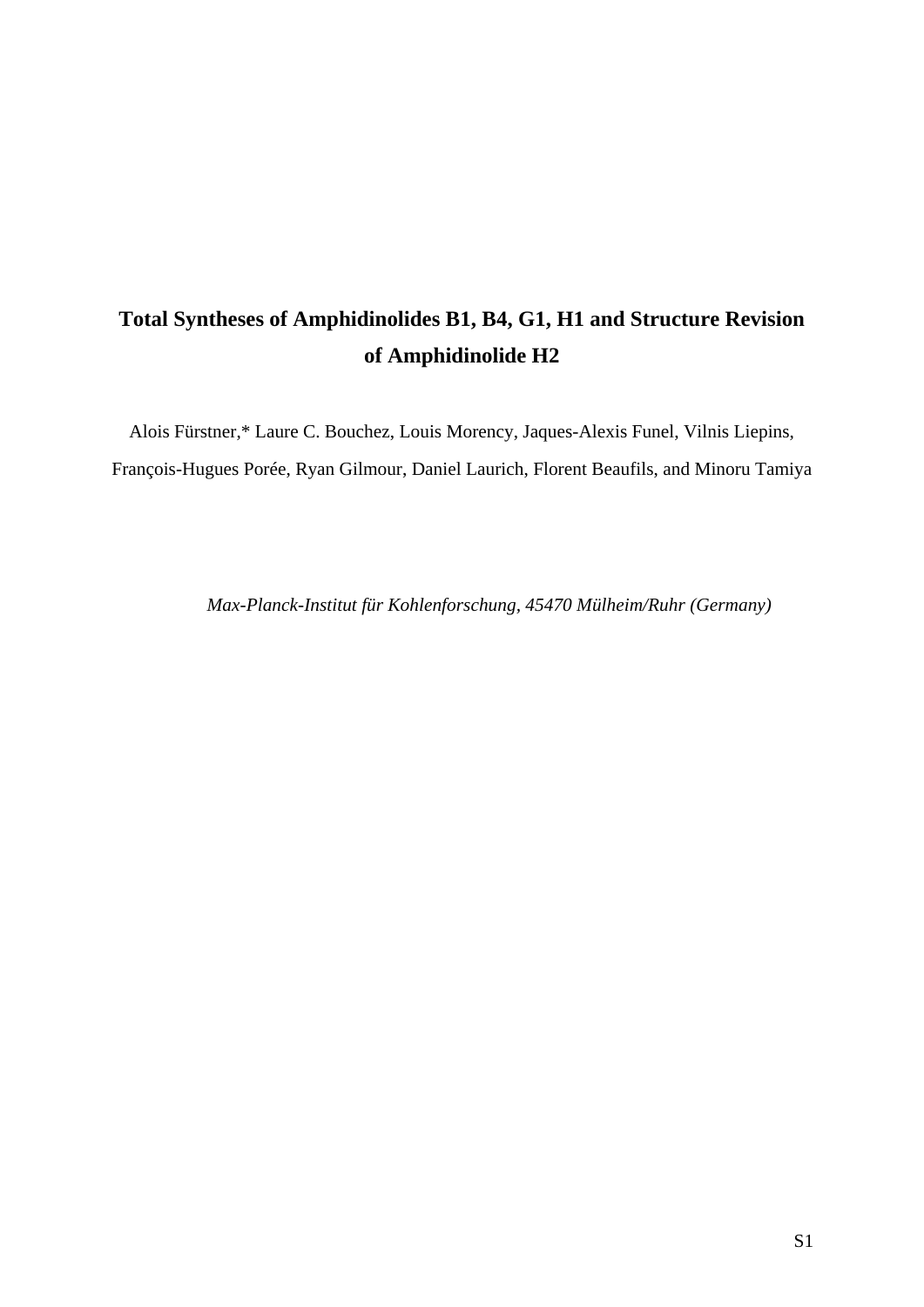

Comparison of  ${}^{1}H$  NMR (CDCl<sub>3</sub>) of Amphidinolide H1.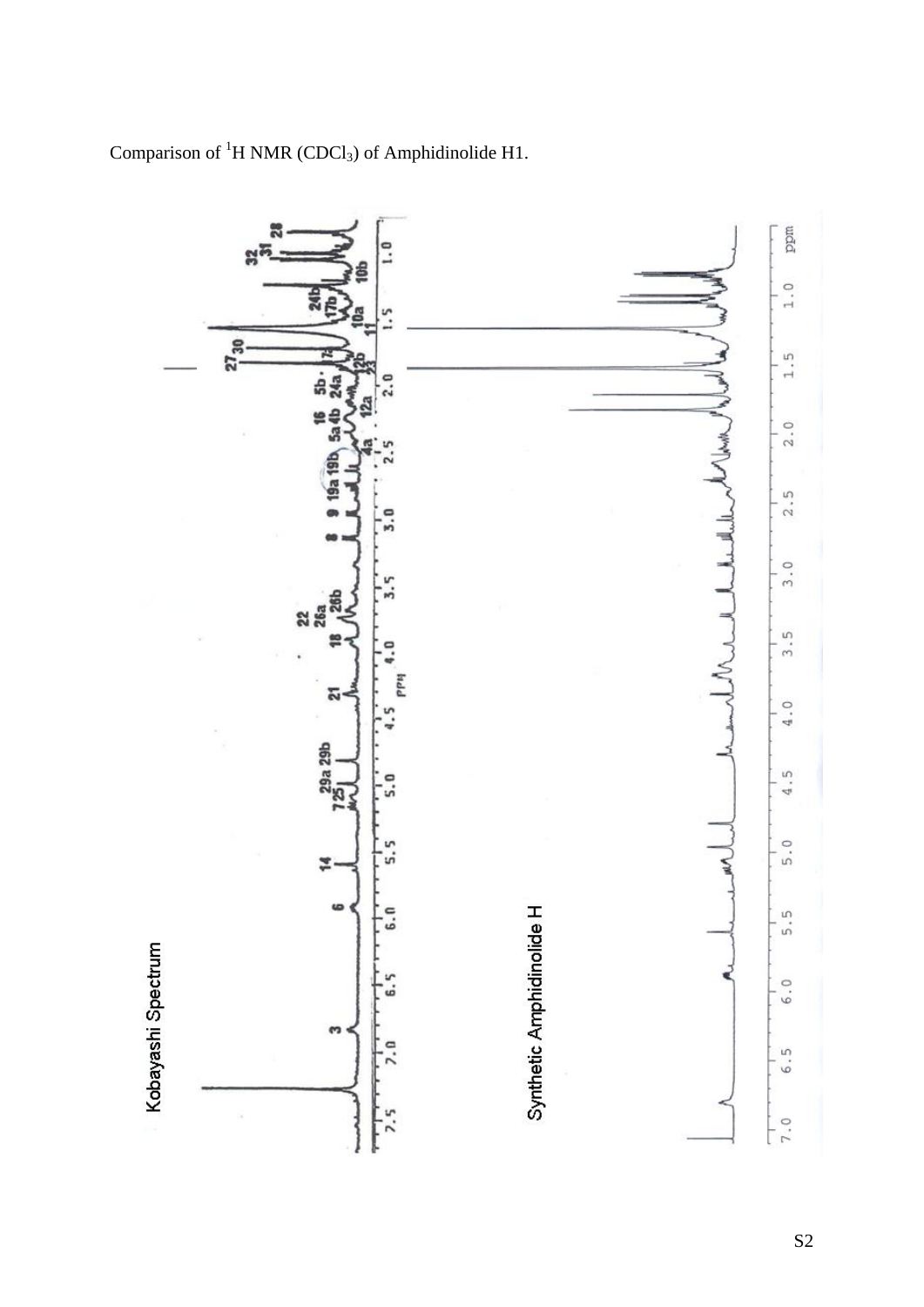

Amphidinolide H1 (9): <sup>13</sup>C NMR (150 MHz, CDCl<sub>3</sub>):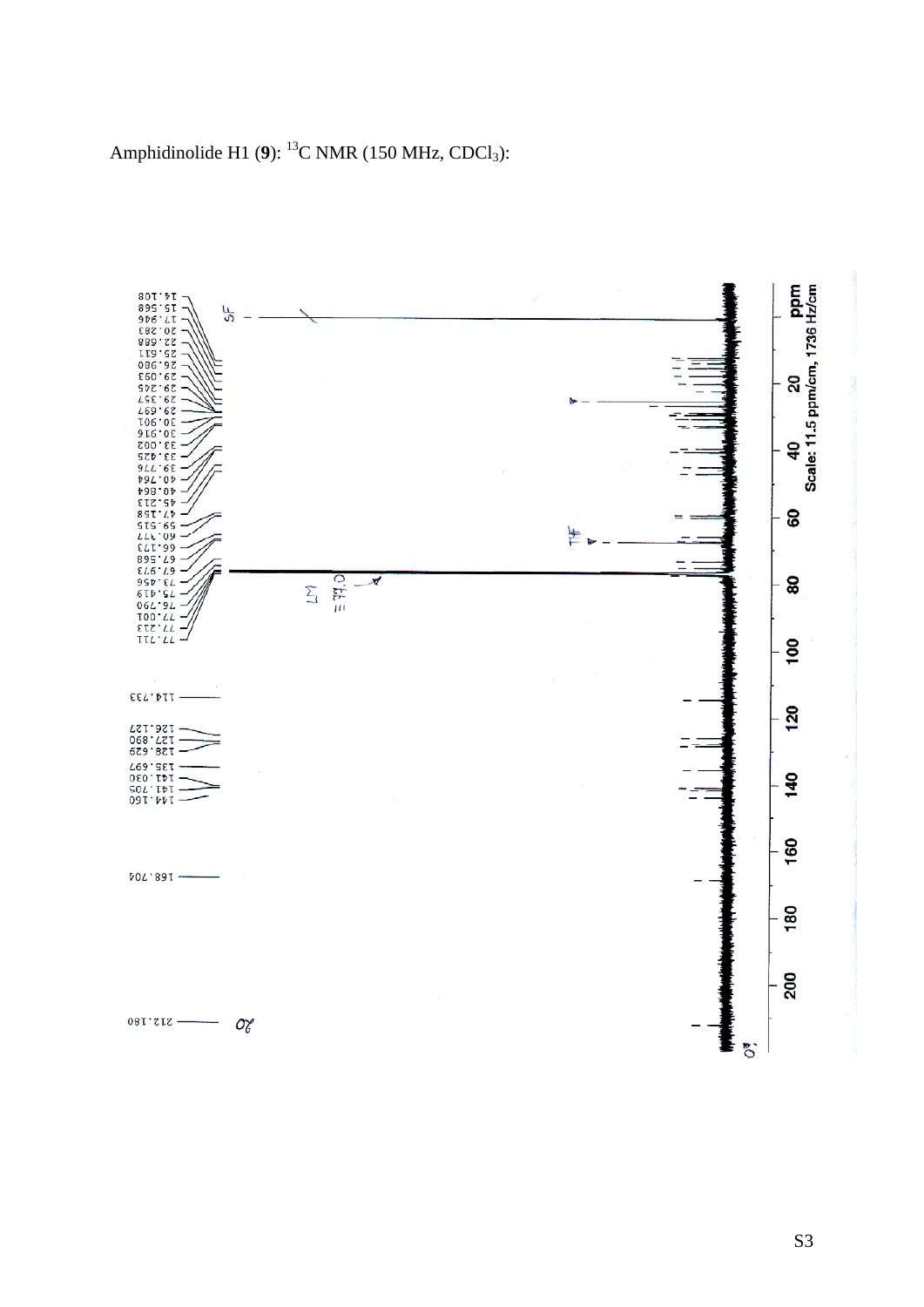Comparison of  ${}^{13}C$  NMR (CDCl<sub>3</sub>) of Amphidinolide H1.

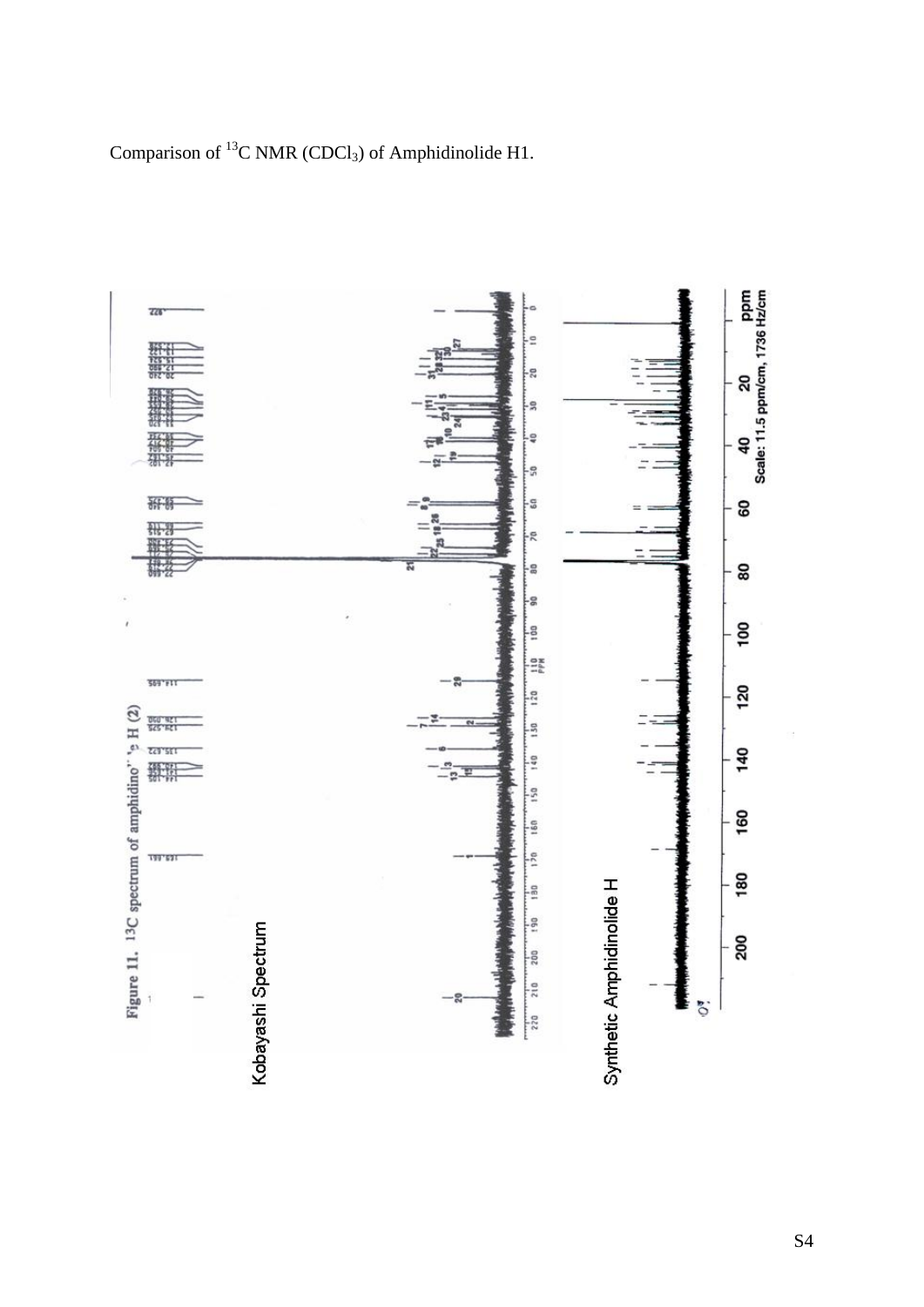

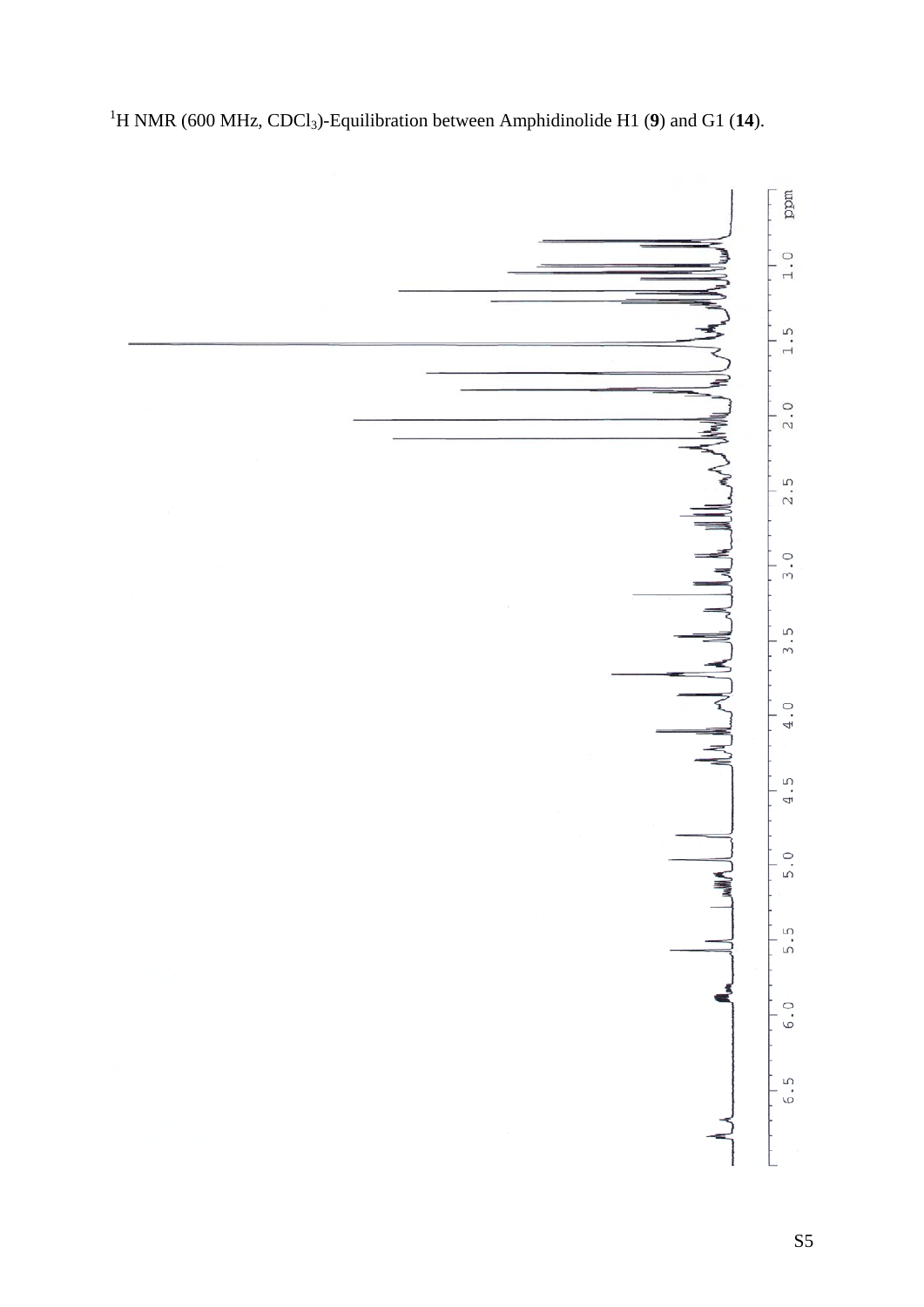

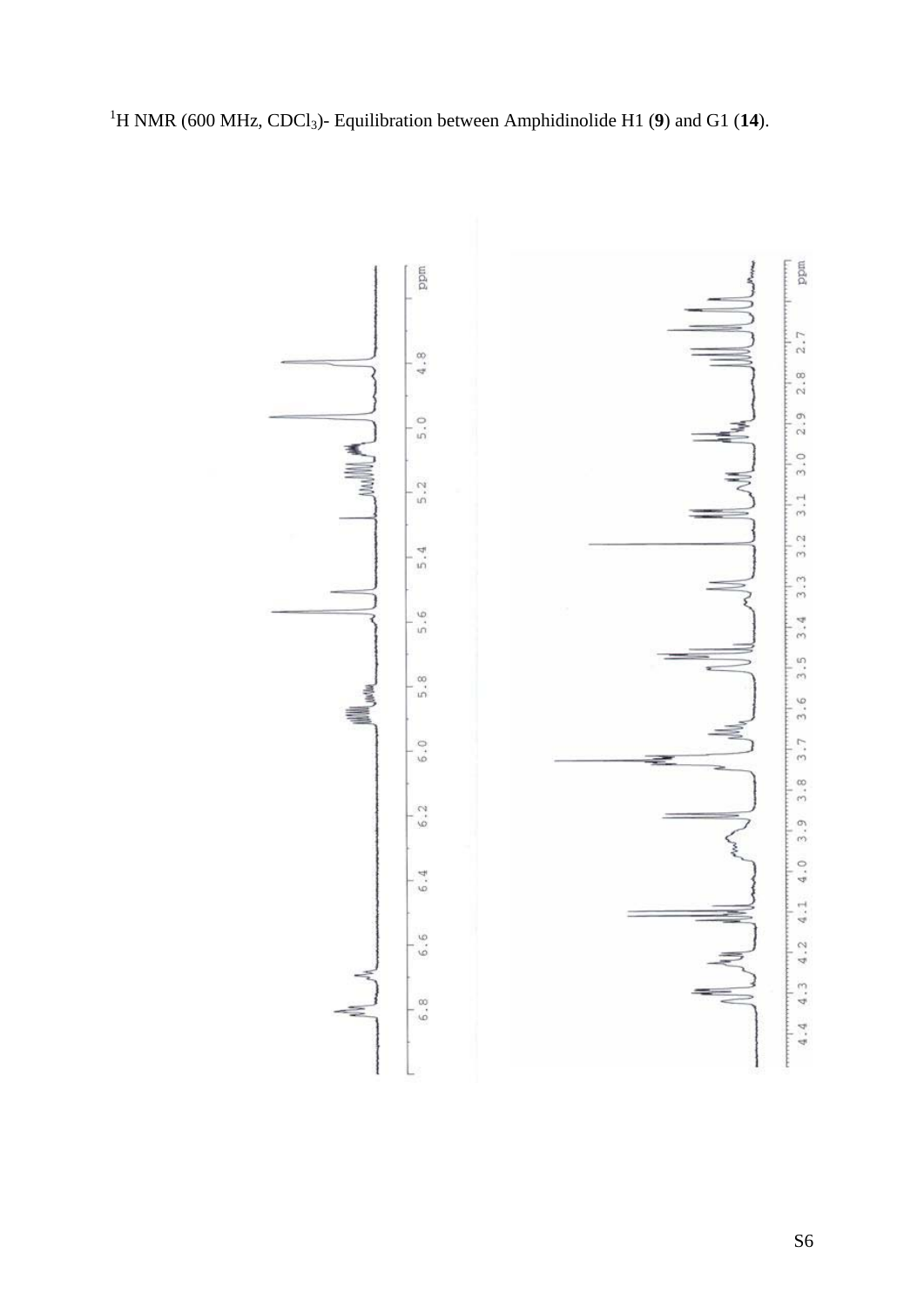

<sup>1</sup>H NMR (CDCl<sub>3</sub>) spectra of the equilibrium mixture of Amphidinolide H/G and of amphidinolide G (ca. 90%) isolated from this mixture by chromatography.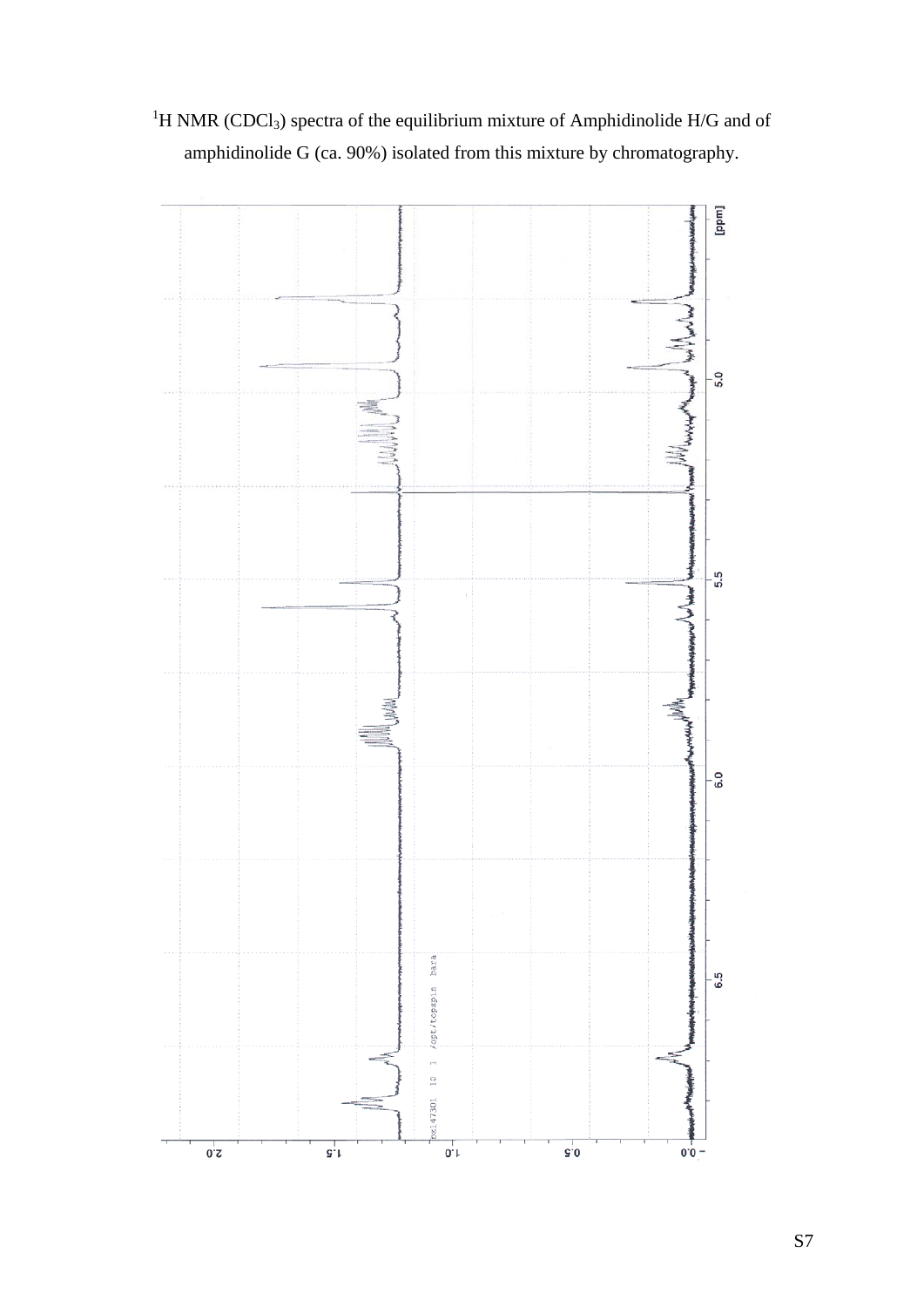![](_page_8_Figure_1.jpeg)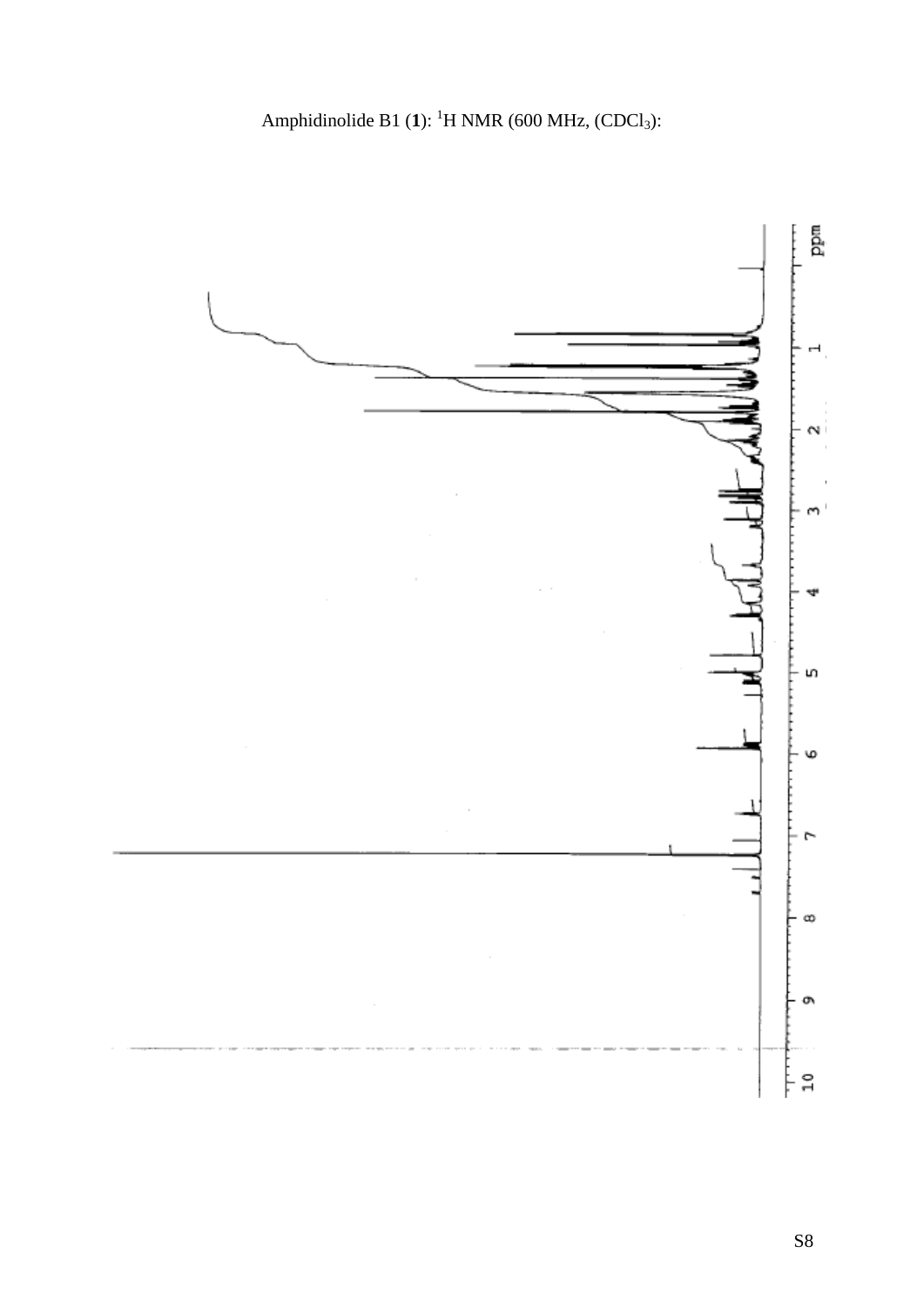![](_page_9_Figure_1.jpeg)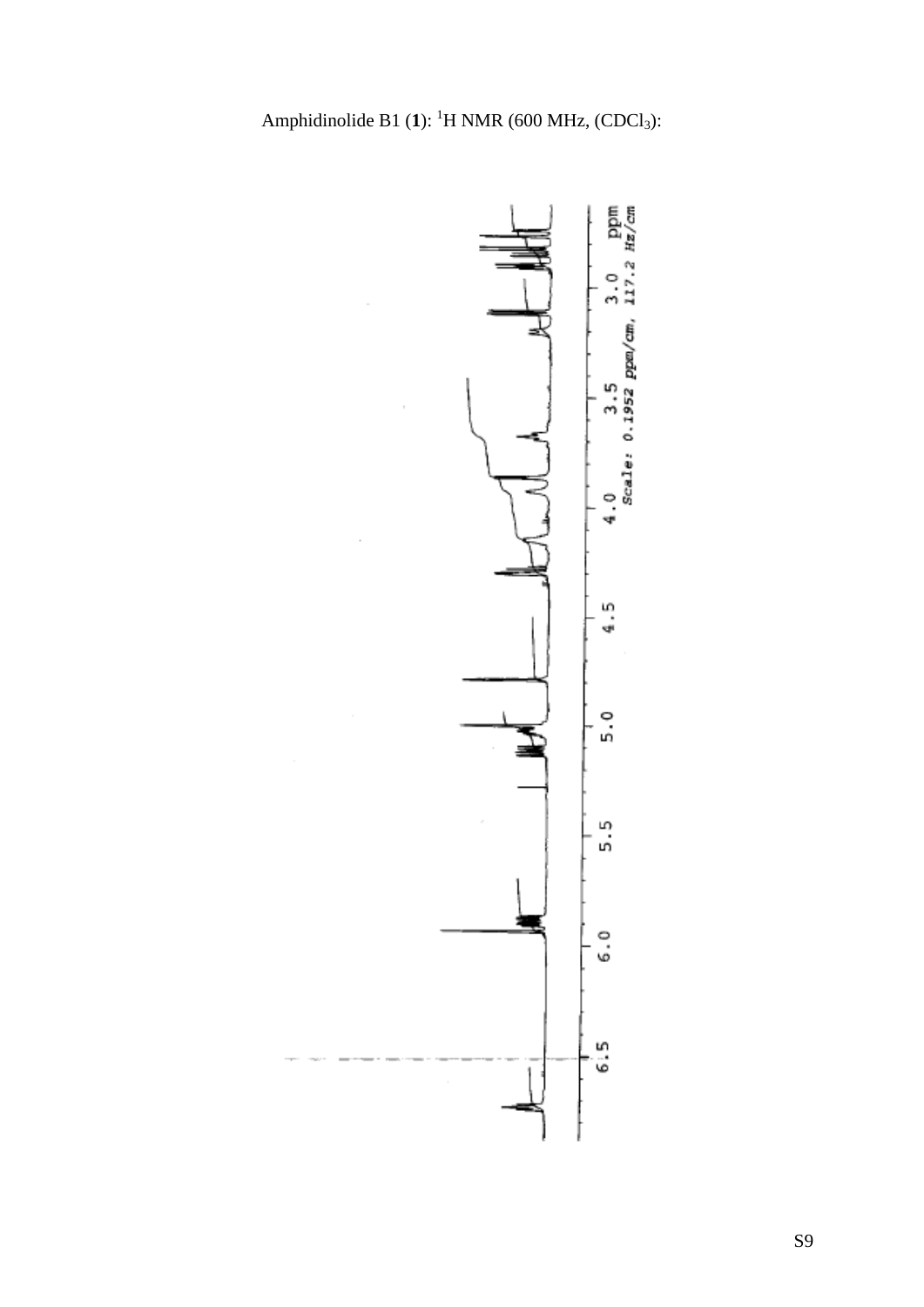![](_page_10_Figure_1.jpeg)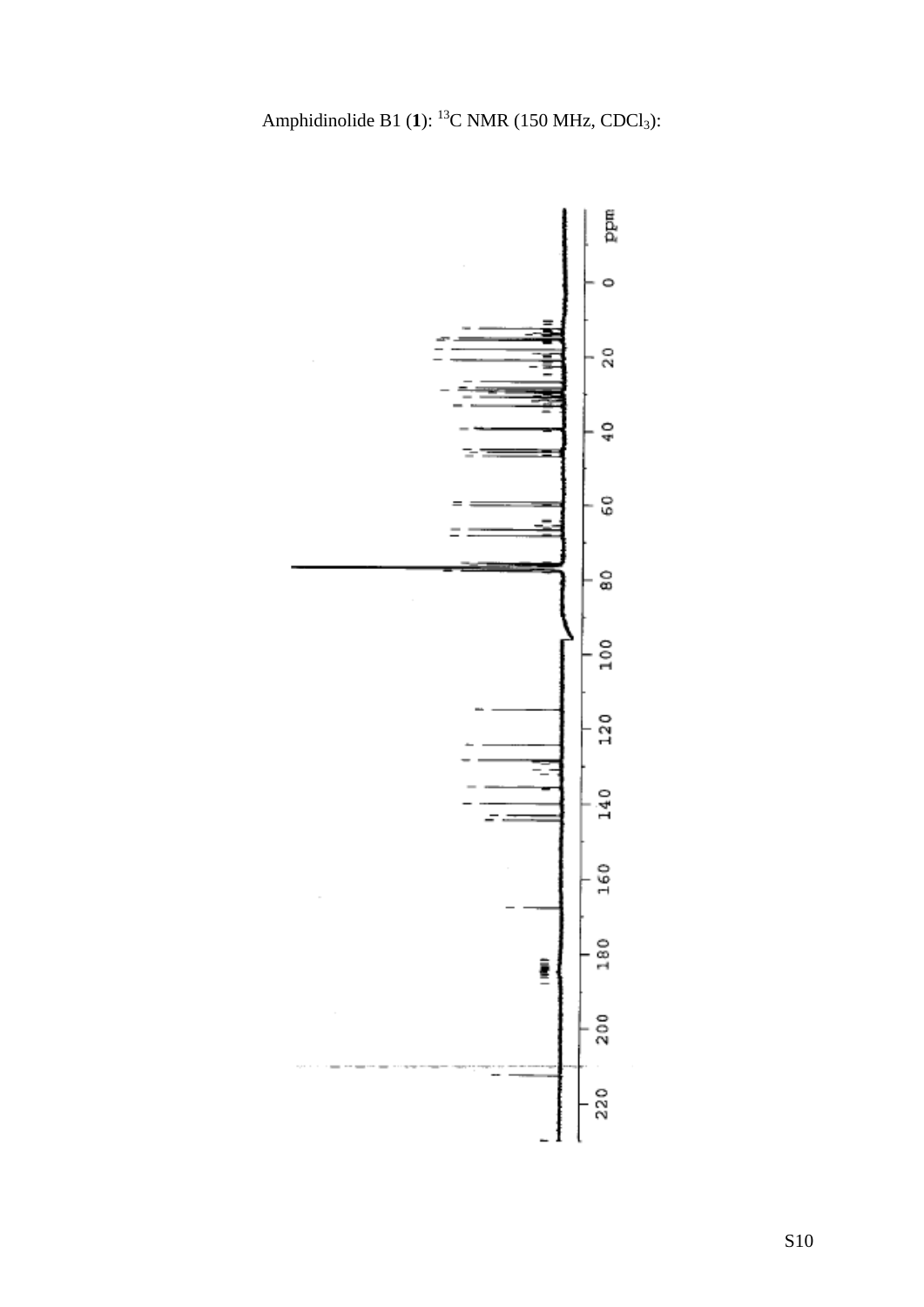![](_page_11_Figure_1.jpeg)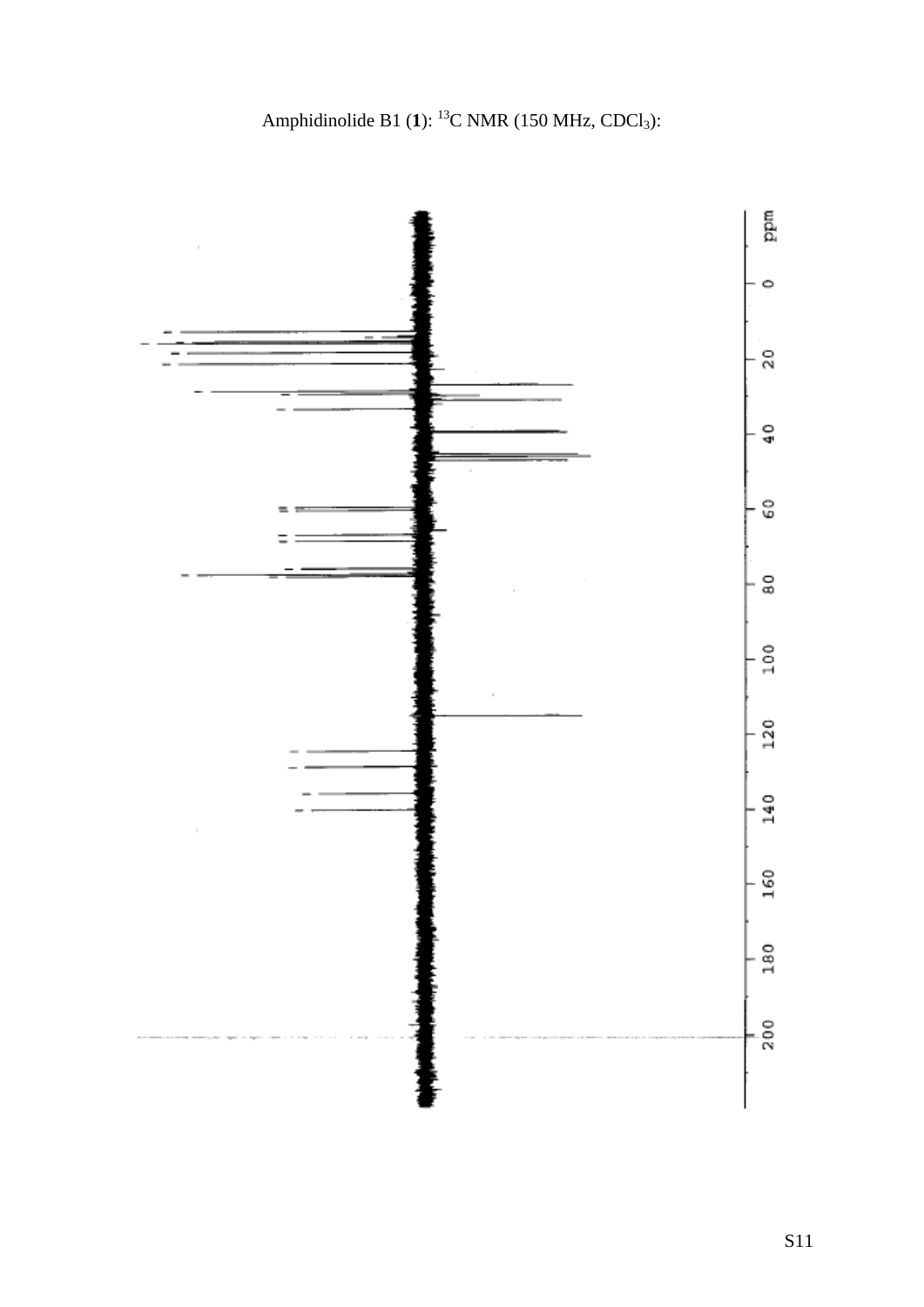![](_page_12_Figure_0.jpeg)

![](_page_12_Figure_1.jpeg)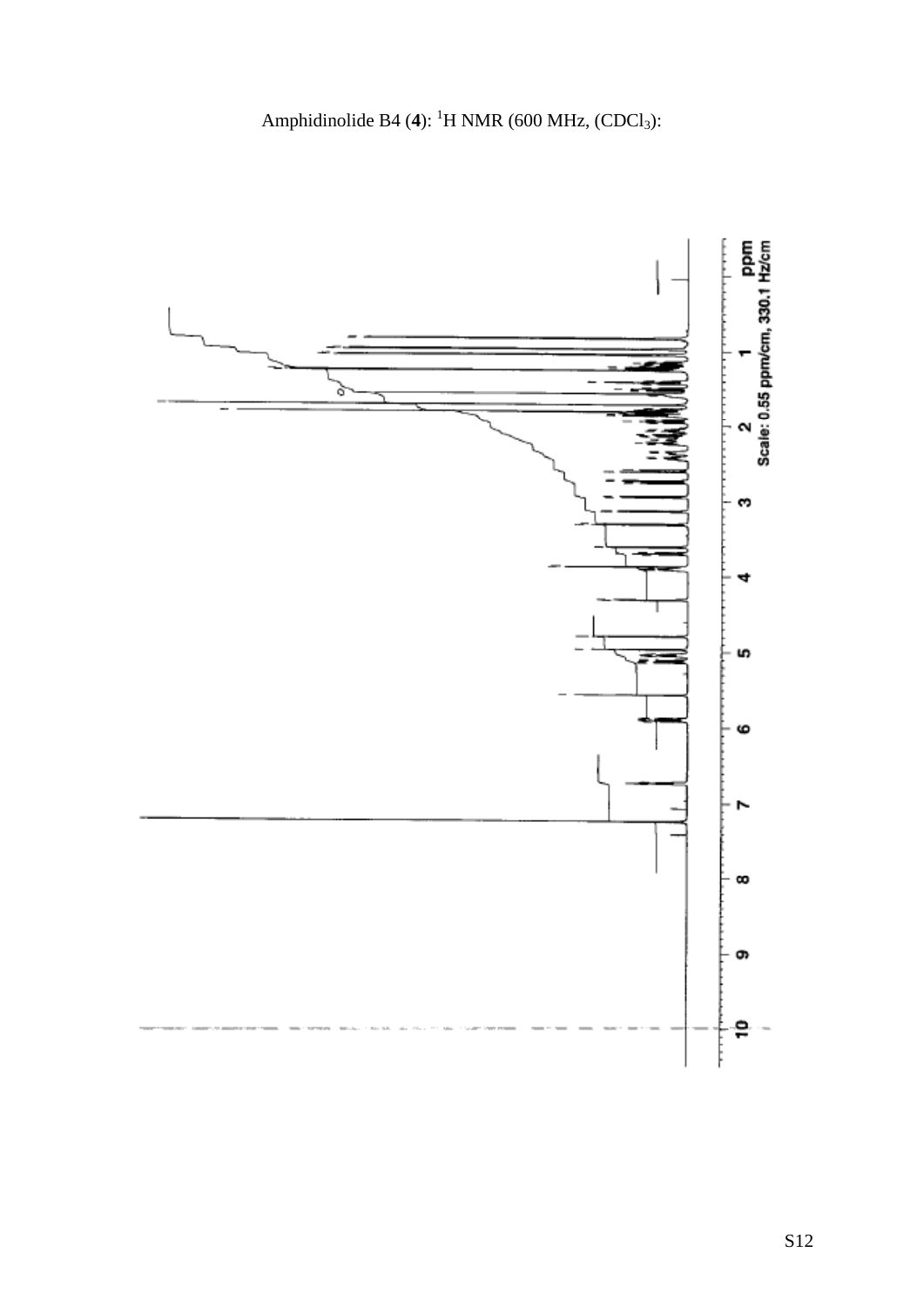![](_page_13_Figure_1.jpeg)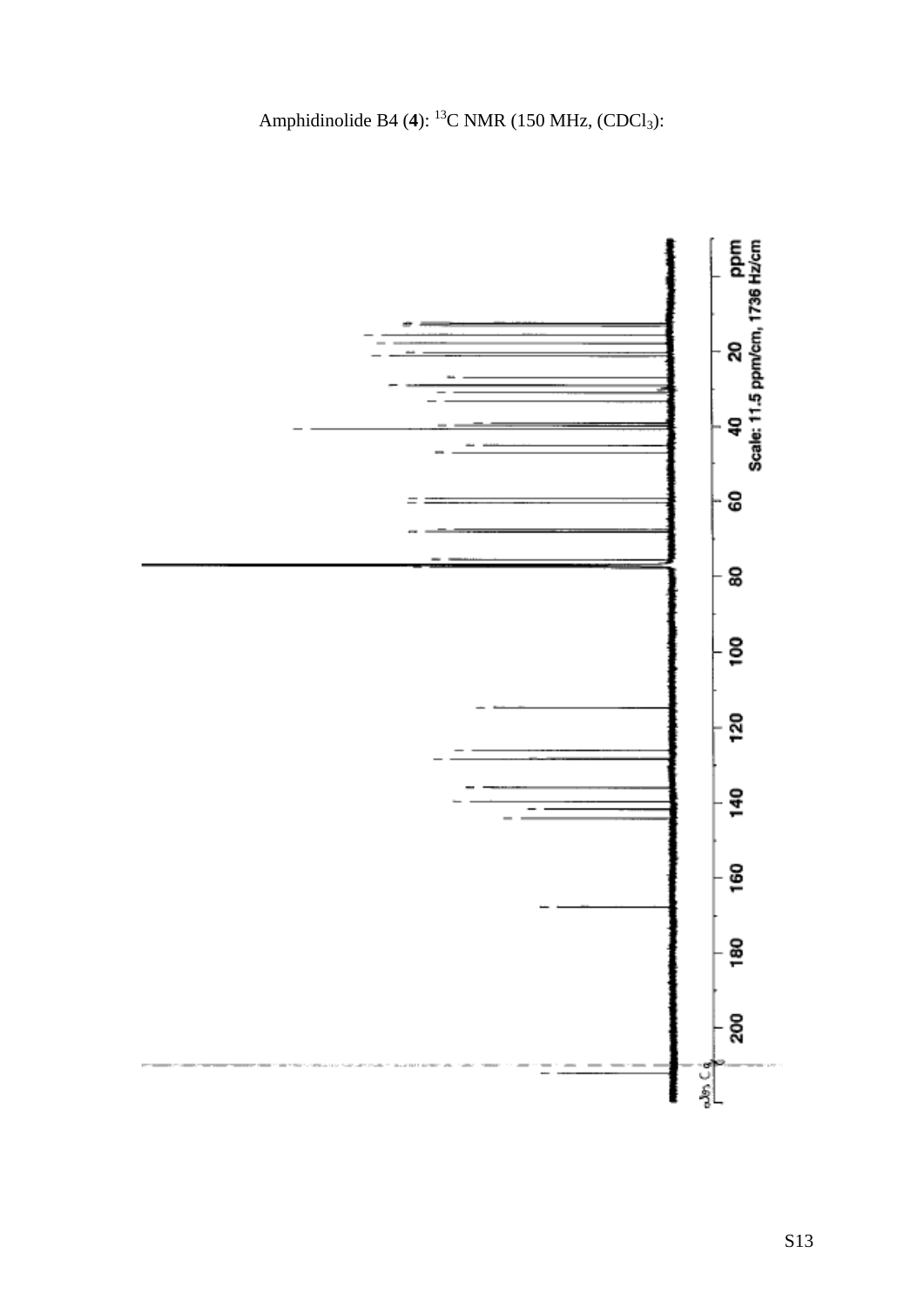Amphidinolide B4 (4): <sup>13</sup>C NMR (150 MHz, (CDCl<sub>3</sub>):

![](_page_14_Figure_1.jpeg)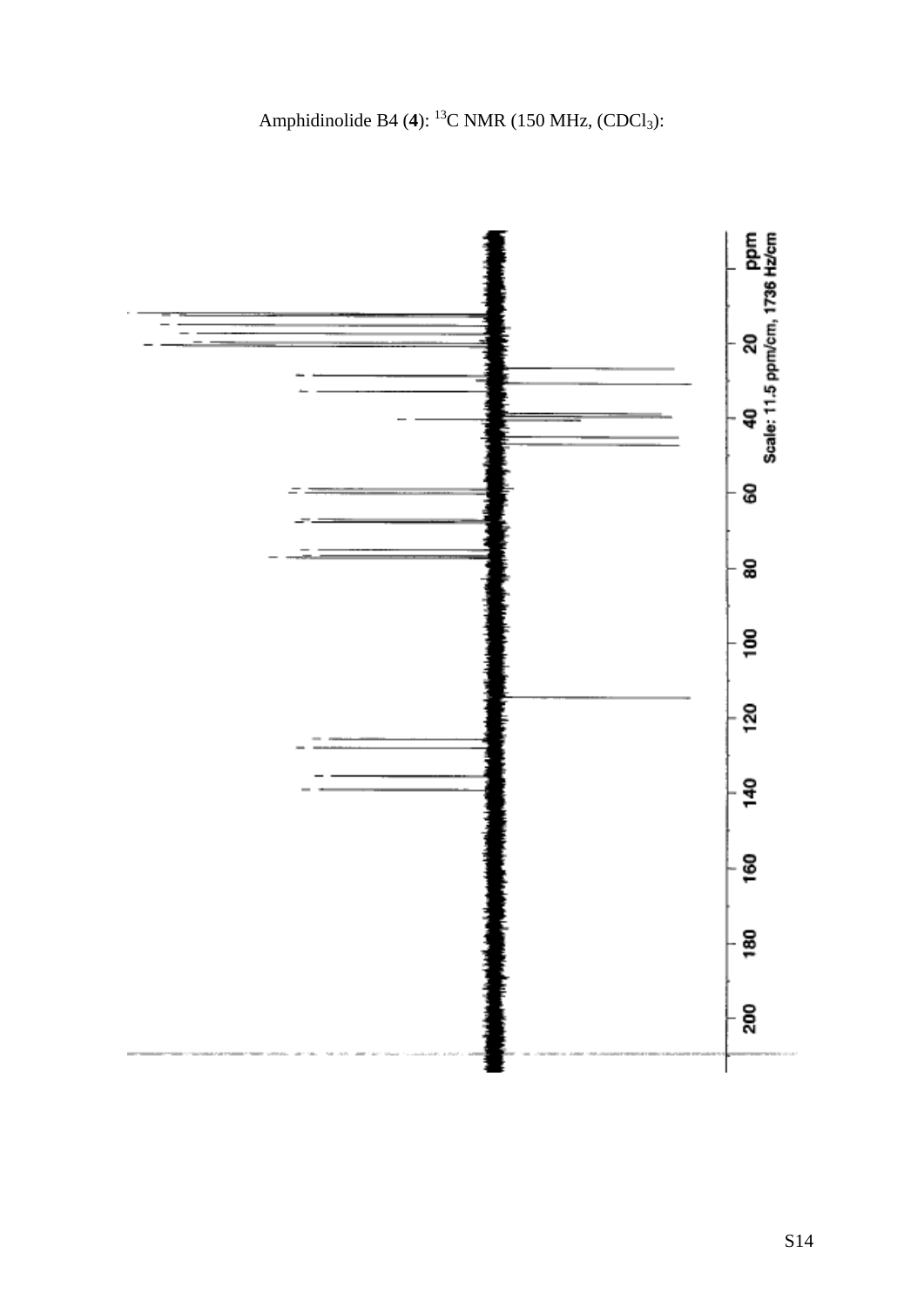![](_page_15_Figure_0.jpeg)

![](_page_15_Figure_1.jpeg)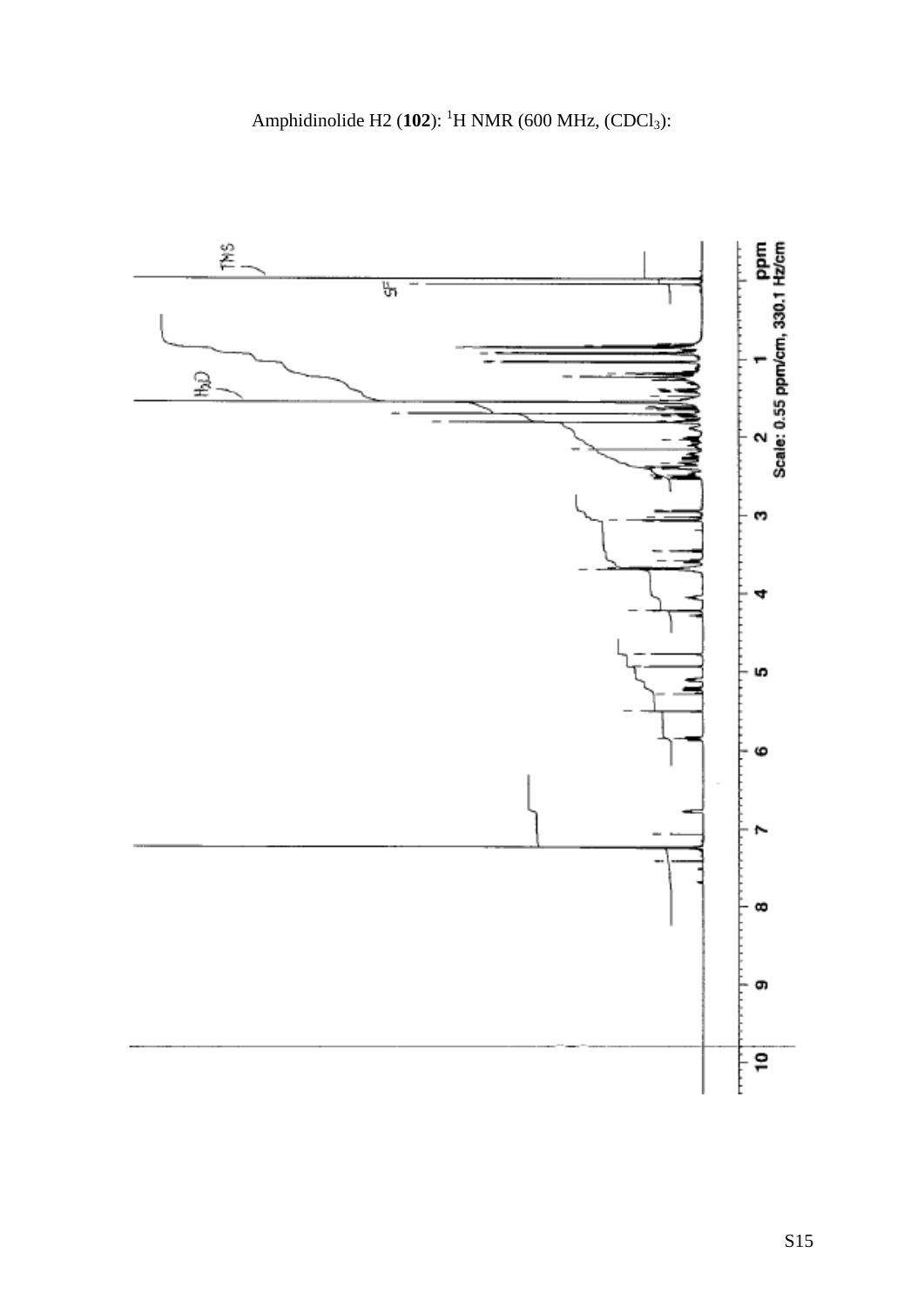![](_page_16_Figure_0.jpeg)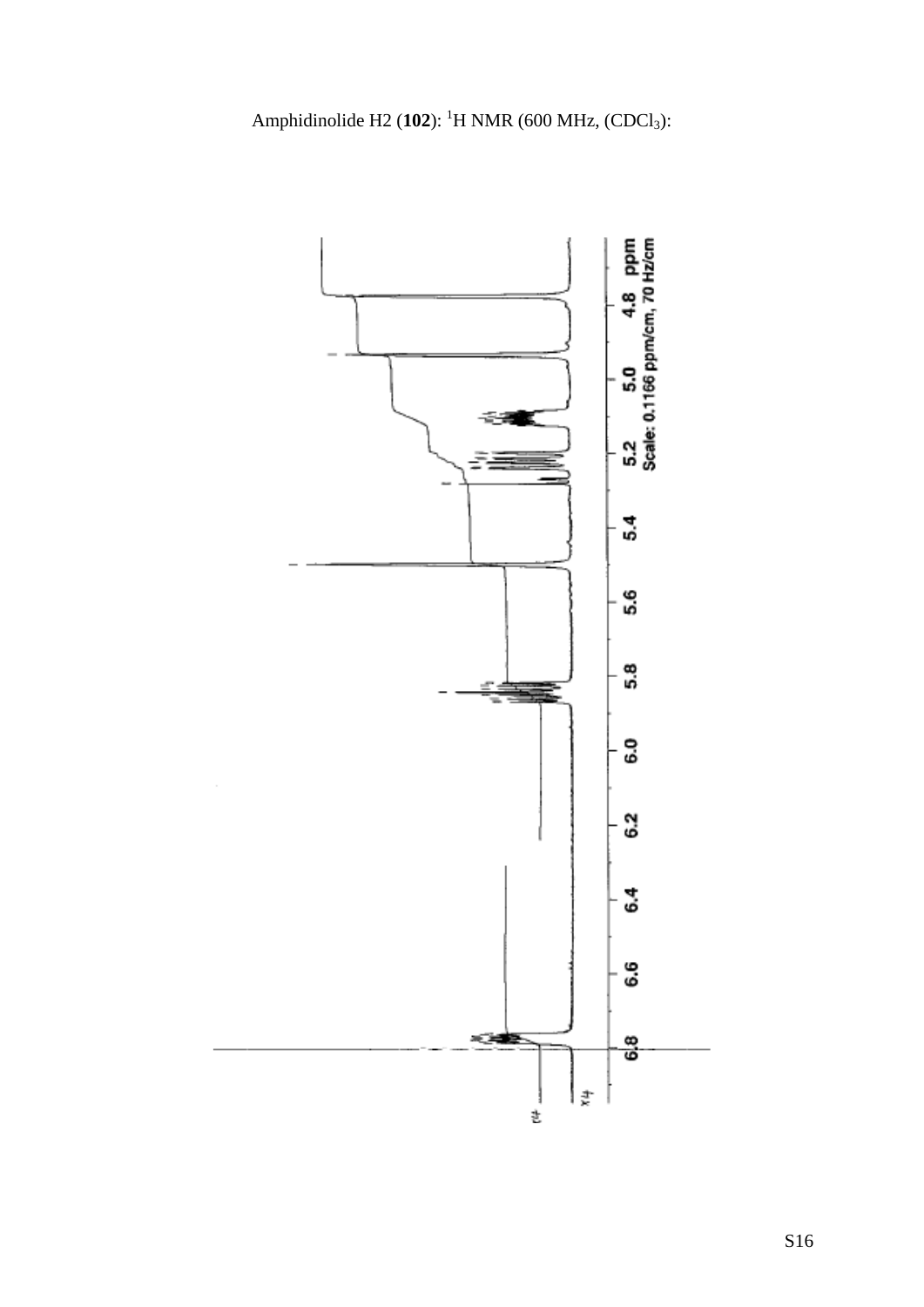![](_page_17_Figure_0.jpeg)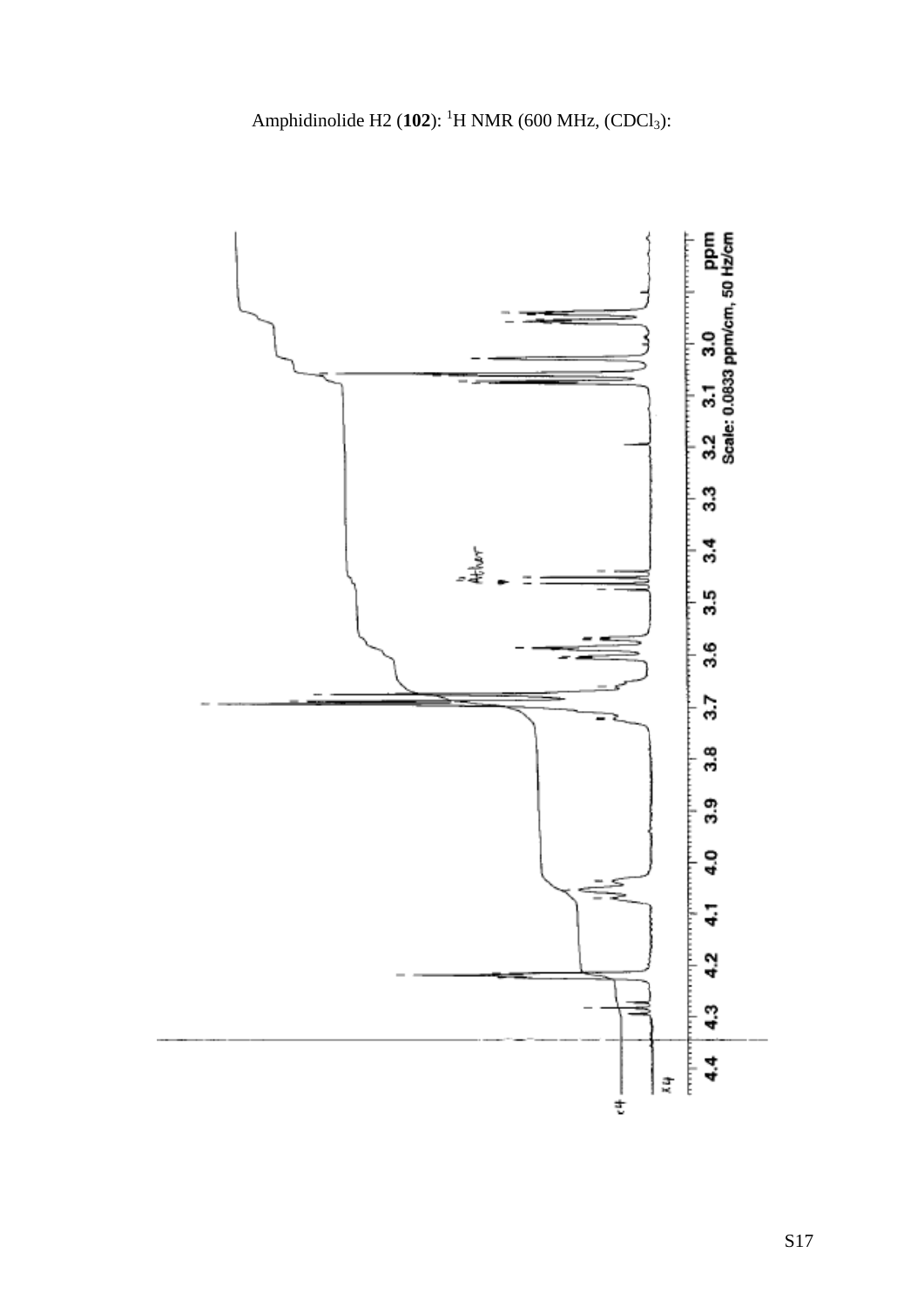![](_page_18_Figure_0.jpeg)

![](_page_18_Figure_1.jpeg)